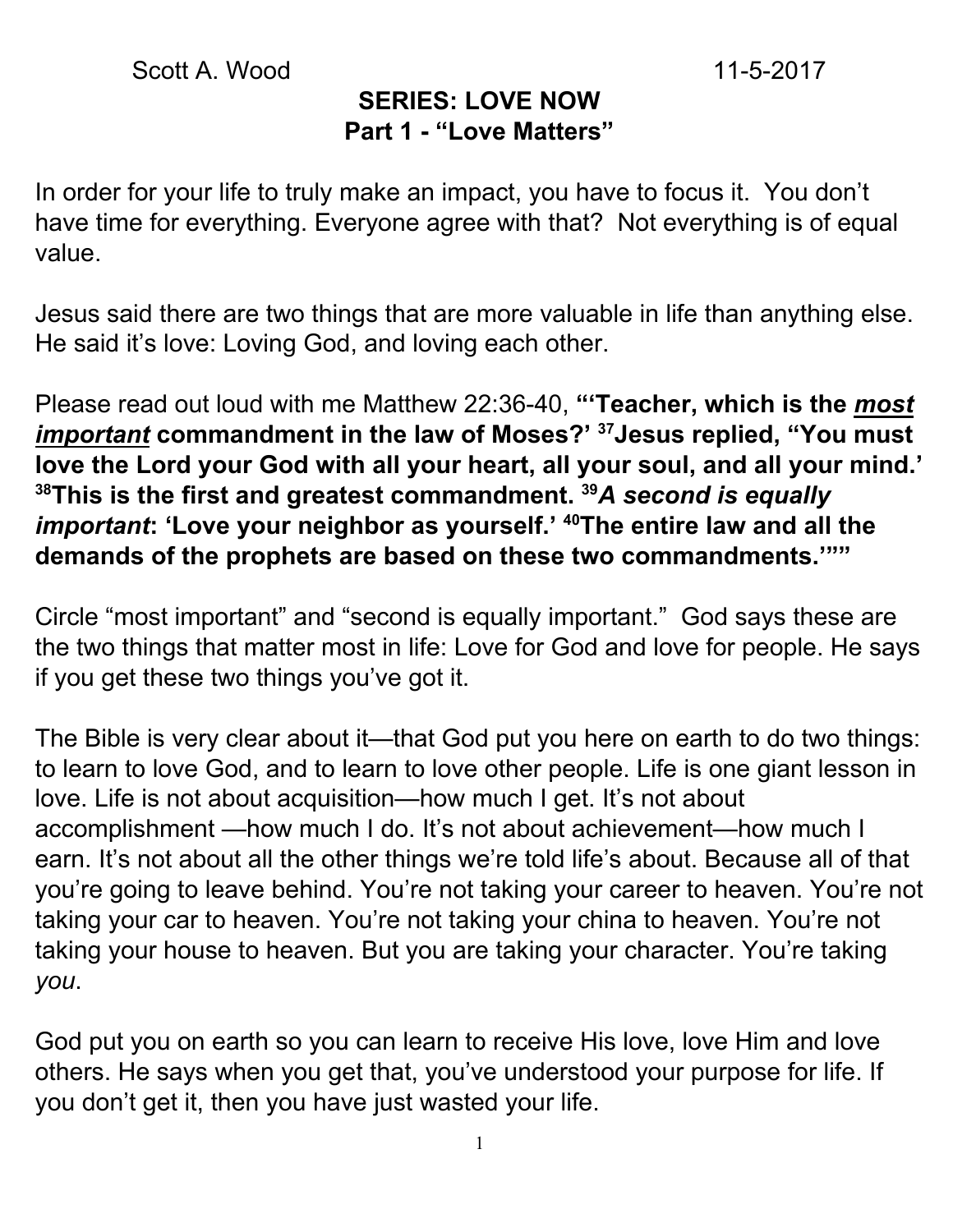This is our focus for this morning. We're going to talk about the priority of love.

Our culture is greatly confused about what true love is. So I want to look at what I call **the three laws of love.** In order to be a great lover, you will learn to really love God and learn to love other people. To do this you will want to keep the three laws of love a top priority in your mind every day.

Law number one:

#### **I. The best way to invest your life is to love**

This is law number one. God says you were designed to make love your number one priority, your primary objective, your greatest ambition, your life purpose. More than anything else, He says you are to commit to wanting to learn how to be a loving person—how to love God and how to love other people. Love is a choice and a commitment.

Why would God say that the best way to invest my life is to love? Here are four reasons why love is more important than anything else.

# **A. Love verifies my faith**

What does that mean? It proves that I really am in God's family. It demonstrates that I have eternal life. Love verifies I am saved, that I have been born again, that I'm a part of the family of God. The Bible says that true love verifies my faith in Jesus Christ.

Life works this way, doesn't it? To prove your identity you need to have a birth certificate. When you want to visit another country you must have a passport that verifies who you are. If you want to drive legally you have to produce your driver's license. These are all proofs that you are who you say you are.

To participate in God's Kingdom Jesus says you must put your faith and trust in who He is and what He has done for you through His life, death, burial, resurrection, and His ascension to the Father. True love is one of those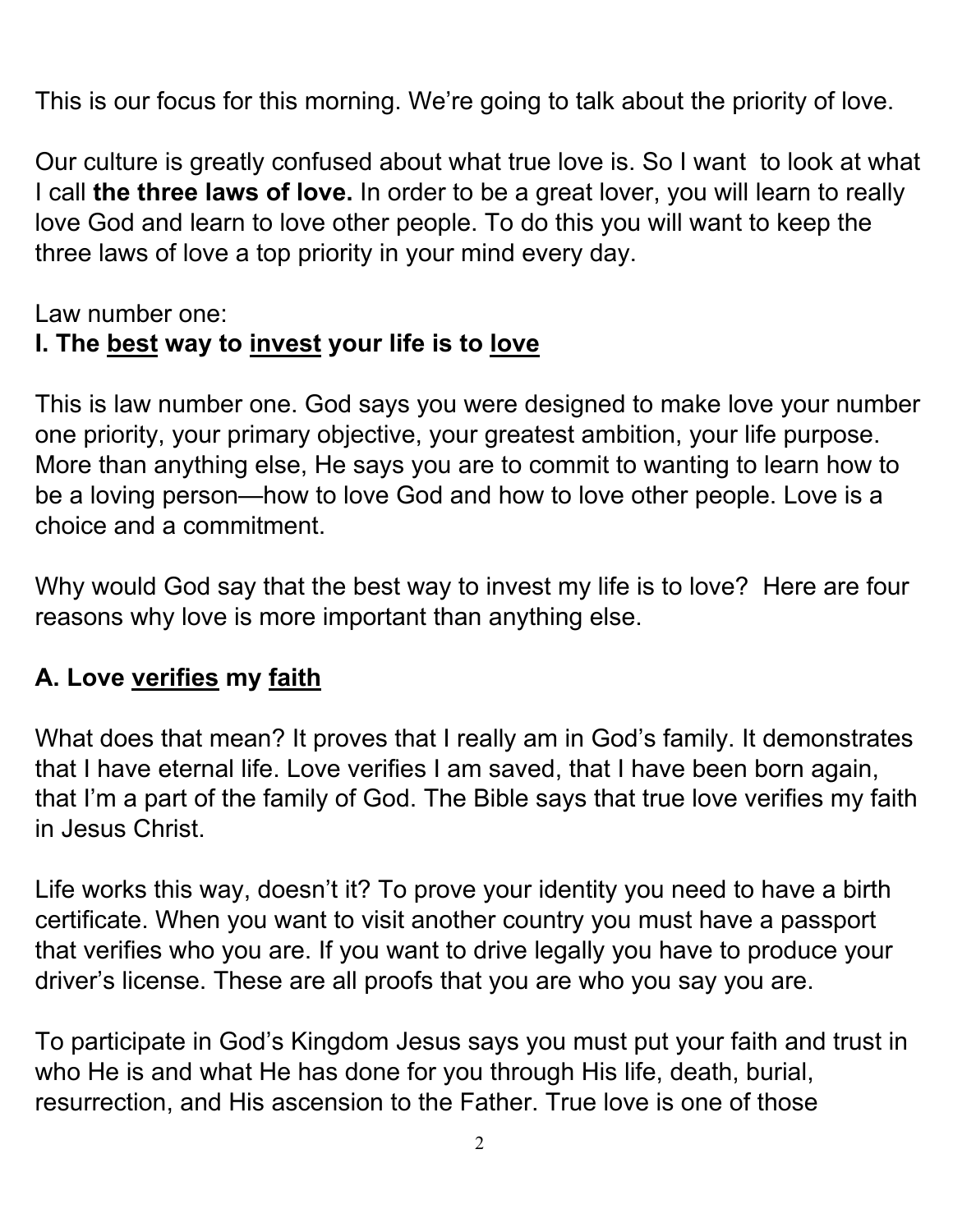indicators that validate your identity as a son or daughter of God. Please read with me 1 John 4:7-8, **"Anyone who loves is a child of God and knows God. <sup>8</sup>But anyone who does not love does not know God, for God is love."**

How do you validate your identity? The Bible says that God looks at your lifestyle and says, "Do you love? Do you love God with all your heart? Do you love your neighbor as yourself?" The reason why God wants you to learn to love on earth is because He wants you to become like Him. 1 John 4:20 says, "**If someone says, 'I love God, ' but hates a Christian brother or sister, that person is a liar; for if we don't love people we can see, how can we love God, Whom we cannot see?"** *True l*ove verifies my faith. It proves I really am a child of God.

# **B. Love makes my life whole**

God's love is the only agent that can make yours and my life whole and complete. God has designed our lives so that our dominant life principle is love. That is how my social life, my financial life, my spiritual life, my work life, my sexual life, my friendships can all work together in unity. Every part of my life becomes integrated by love. You need to have something at the core of your heart that draws your life together. Otherwise your life is just fragmented. When your life is motivated by different life principles like anger, greed, lust, pity, unforgiveness, resentment, and pride, you experience disintegration and division at the core of who you are. And when your life is fragmented—when your life is segmented—you lack integrity. Integrity means your whole life is integrated. It is whole. You live in unity with God, yourself and others.

The Bible says the only thing strong enough to do that is love—love for God and love for each other. It becomes the center and it brings everything else into focus. Psalm 63:3 says, "**Your unfailing love is better than life itself; how I praise You."**

*Love is more important than anything else. It is what makes your life whole.*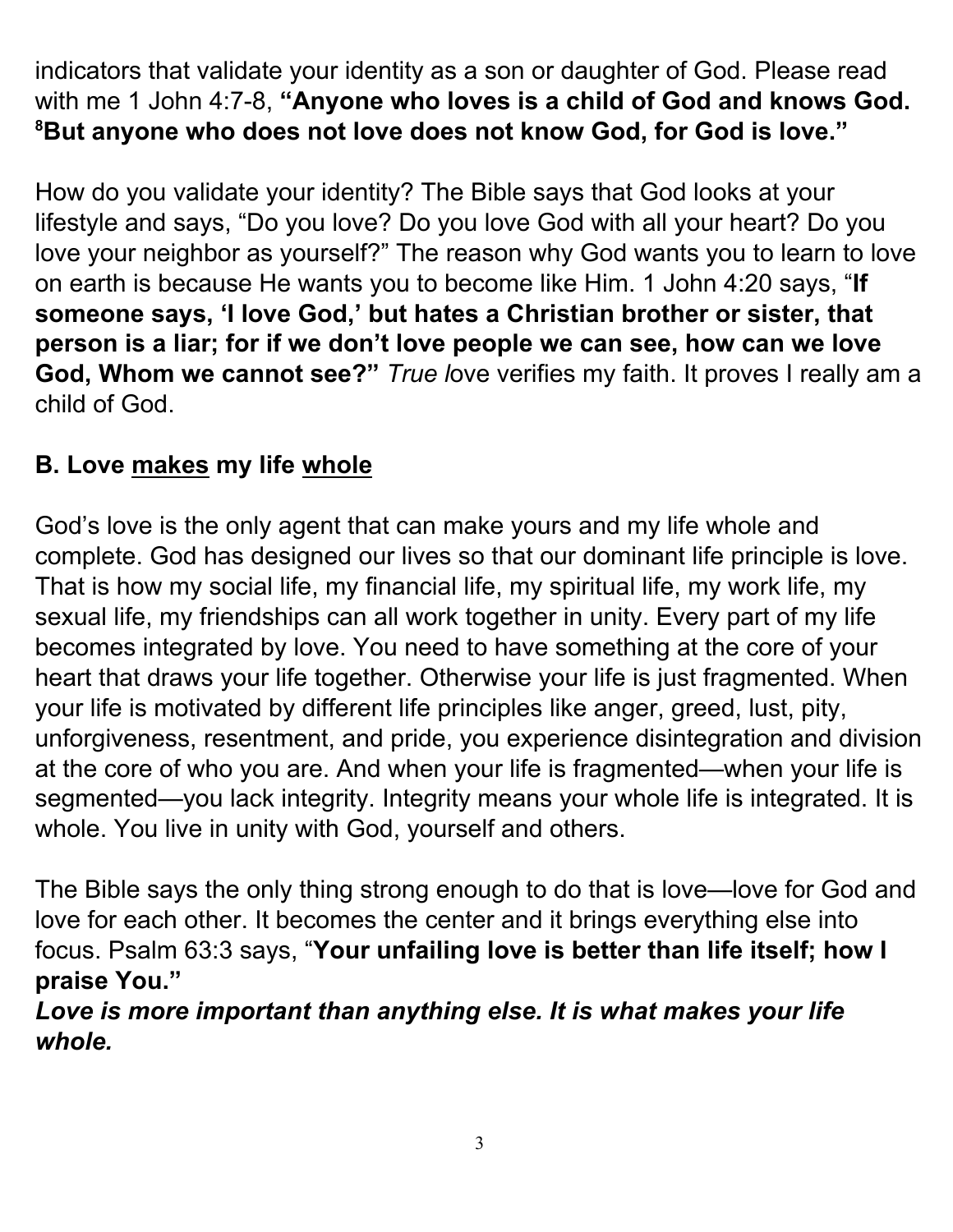# **C. Love demonstrates my ability to receive forgiveness and to forgive others**

This is really good news when you understand it. Ephesians 1:7 says, "**God is so rich in kindness and grace that He purchased our freedom with the blood of His Son and forgave our sins."** Jesus paid the price for our sins, and He canceled the penalty against us. This means that every sin I have ever committed and will ever commit is forgiven. When I confess my sin before Father God, the blood of Jesus cleanses and removes the stain of sin from my life.

When I receive God's love and forgiveness for me, a leading proof that I have responded to God's love for me is that I am willing to forgive others. Please read 1 Peter 4:8 out loud with me: "**Most important of all, continue to show deep love for each other, for love covers a multitude of sins."**

Two things I want us to see. Notice what Peter says: "Most important of all." What is the title of my teaching? Love matters most. Why is this true? Because this is what God says is most important. What is most important? **To continue to show deep love for each other.** The Greek word for 'deep' means 'to be stretched.' True love is constantly being stretched to the limit by the demands made on it. Dear friends, you and I are called to love the unlovely, the unkind, the rude, the crass, the inconsiderate, and everyone else in between.

One of the most difficult and inconvenient times to extend this stretching kind of love is when someone wrongs and hurts me. In others words, I never have the right to write someone off because of what they have done to me. I don't know about you, but that really stretches me. This is why I often question how loving I am. I can get bothered and offended rather easily at times. I am stretched by this command to obey what God says is the most important thing: to show deep, fervent love—the kind of love that stretches me for you.

But what really catches my attention is the reason Peter gives to show this kind of deep, stretching love. It is because the God-kind of love we demonstrate to each other literally covers a multitude of sins. The word covers means the willingness to forgive others. Yes, sin must be confronted when it is appropriate.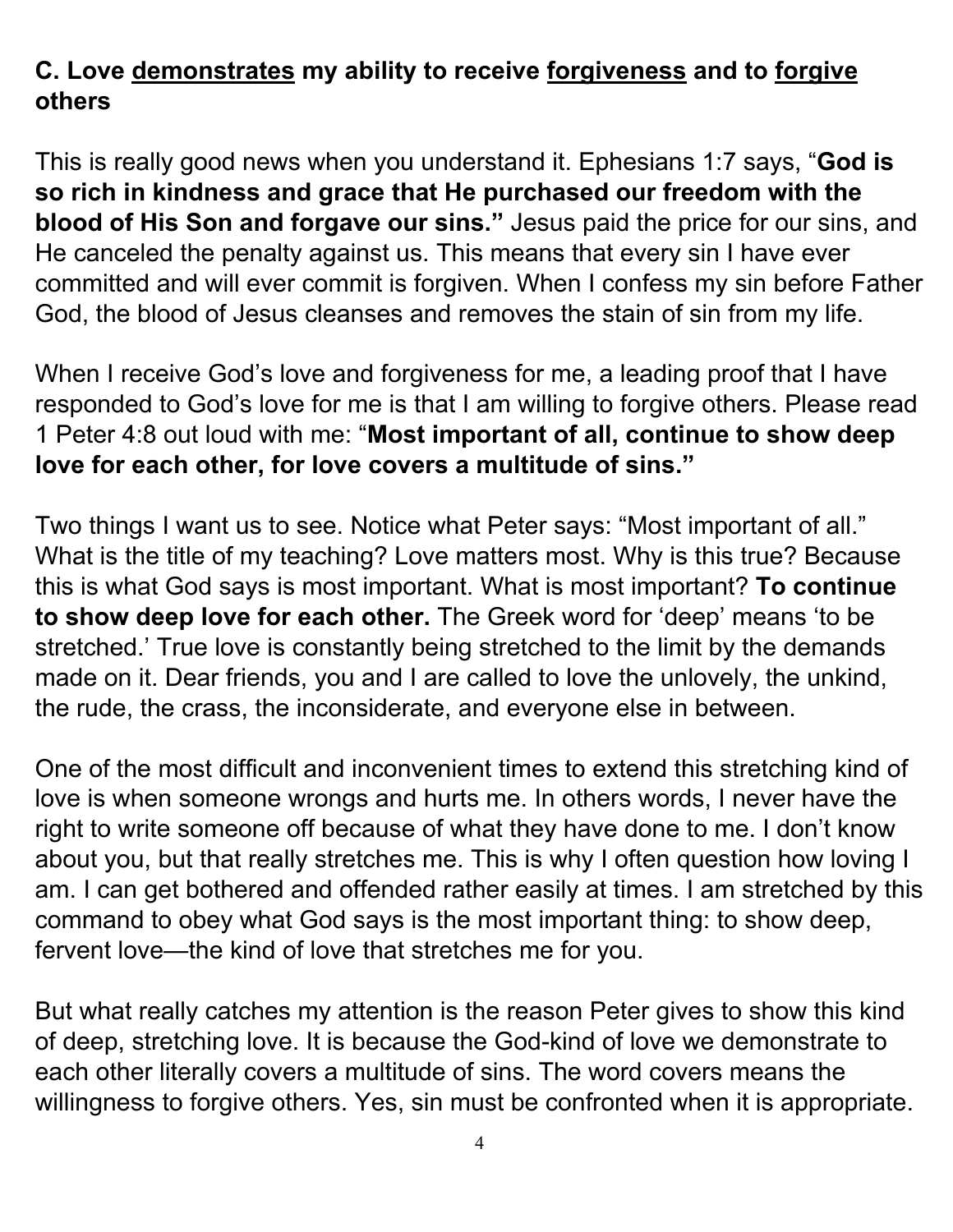This in itself is an act of love. However it is just as important to demonstrate our ability to forgive other people. To forgive means that I cancel any debt that you have with me. I am to treat you as your debt has been paid in full.

Forgiveness, like love, is an act of the will, a personal choice. You choose to either forgive or not to forgive. Dr. Wayne Grudem writes, "**Where love abounds in a fellowship of Christians, many small offenses, and even some large ones, are overlooked and forgotten. But where love is lacking, every word is viewed with suspicion, every action is liable to misunderstanding, and conflicts abound."**

True love demonstrates my ability to receive God's forgiveness and to forgive others. There's a fourth thing that love does.

# **D. Love has eternal results**

What does that mean? It means that when I truly am loving to others, it is those acts of love that will have an eternal impact. Please read 1 Corinthians 13:8b & 13 **"But love will last forever. <sup>13</sup>Three things will last forever—faith, hope, and love—and the greatest of these is love."** He says it's going to continue forever. If you want a legacy to last, if you want people to remember you—love. Love lasts. In fact, nothing else does.

The only thing that's going to last is what you did in love. Nothing else you do on this planet is permanent. It's all temporary. You didn't bring any of it in with you; you're not taking any of it out with you. It's all temporary. All those trophies will be trashed one day.

As a pastor, I have been with a lot of people as they took their dying breath. Whether it was in a hospital, or whether it was in a home, I have stood at the bedside as many people moved from this life into eternity. I have to tell you that, in over thirty years, I've never had anybody say to me as they were taking their dying breath "Pastor, I'm about to die. Please bring me my certificate or award… I want to look at it one more time. Bring me my diploma. Bring me my report card. Bring me the trophy." Nobody ever asks for things.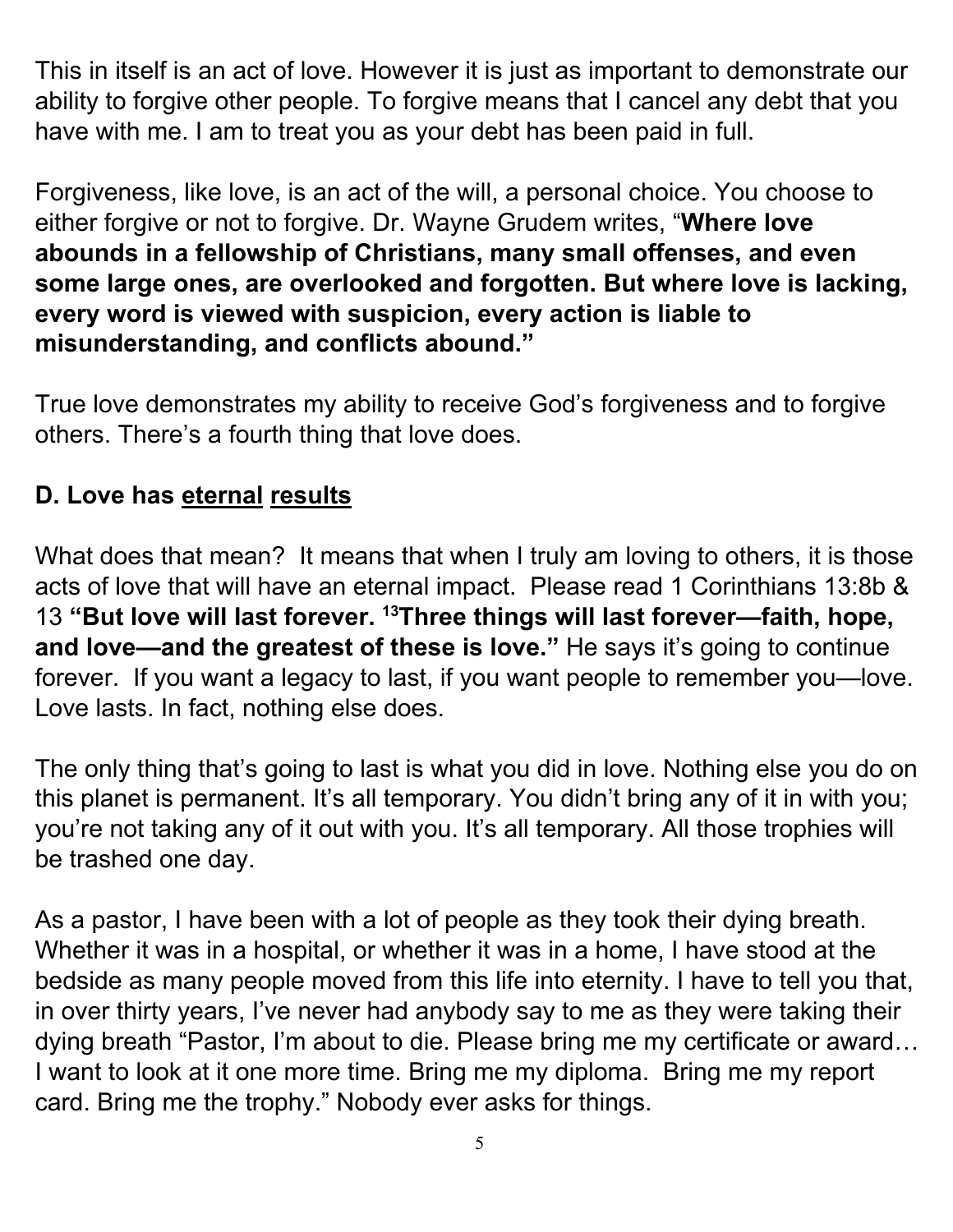When people are dying they don't want things around them. What they want is people. They want the people that they love, and they want to love those people.

The truth is everybody—every one of us—will eventually learn the basic truth of life that **life is about relationships** not accomplishments. Everybody's going to eventually learn it on their deathbed. When you're dying, you're going to want people around you who love you, not things. So we're all going to figure that out.

In fact, the Bible says life without love is worthless. It is a wasted life. The Bible says this, *"No matter what I say or what I believe or what I do, I'm bankrupt without love."* Bankrupt!

Life is not about achievement. It's about love. When your life is lived out in the kind of love that verifies your life, and it makes your life whole and is demonstrated by how you forgive others, you're living a life that will have positive eternal results.

Law number two:

#### **II. The best demonstration of love is sacrifice**

Love is best defined as the giving of ourselves for the benefit of another person. The giving of ourselves in this way is what sacrifice is all about. We're to sacrifice our time, our talents, our treasure, and our touch for the express benefit of others.

Please read out loud with me Ephesians 5:2, **"Live a life filled with love, following the example of Christ. He loved us and offered Himself as a sacrifice for us, a pleasing aroma to God."**

In the last 15-20 years, there has been developed this idea of identifying people's love languages. What this means is that every one of us while we were growing up developed a sense of what needs to happen for us to feel loved. There are 5 love languages: The language of **quality time, affirmation, physical touch, acts of service, and gift giving.** How this works is that each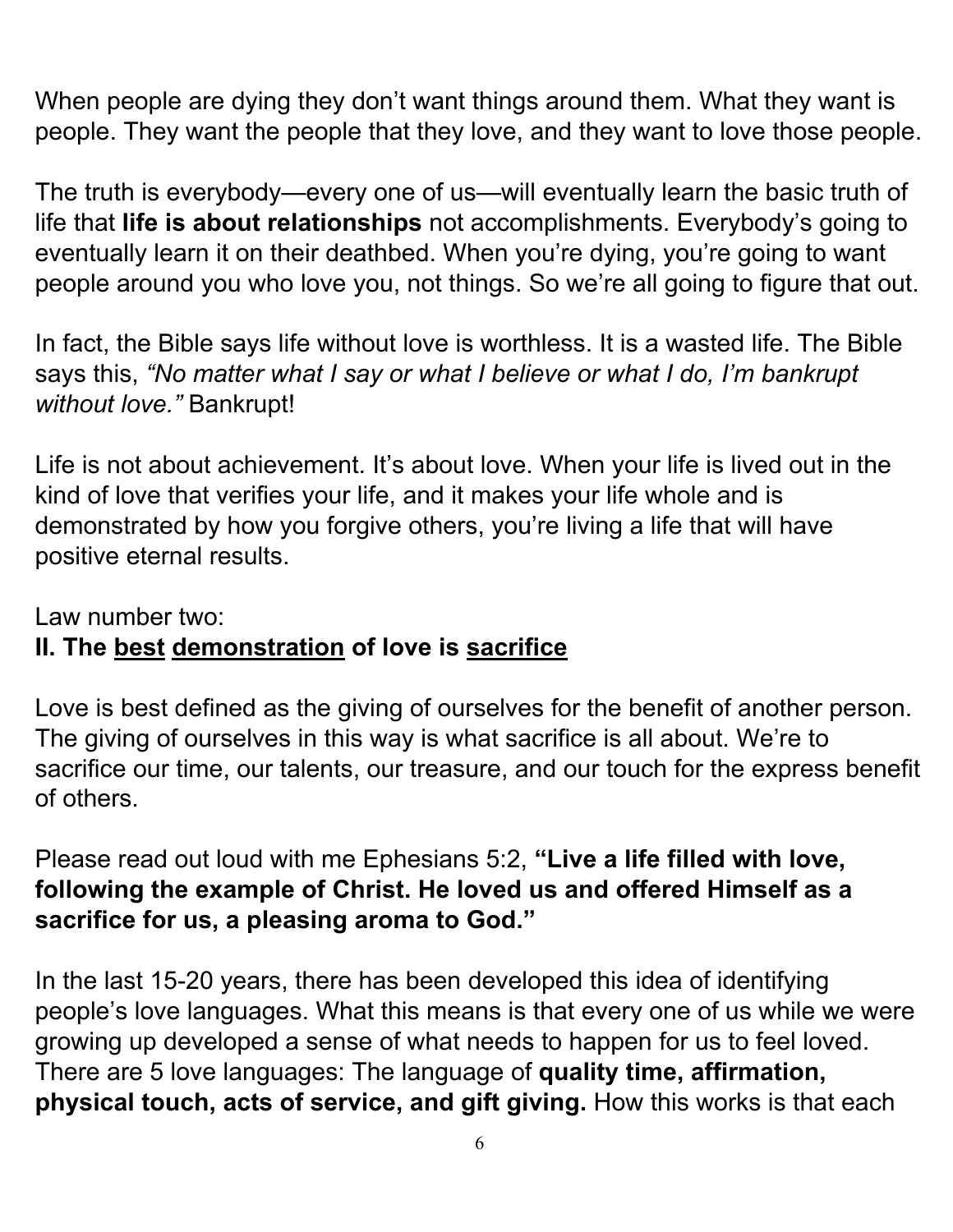one of us here might feel like we have several love languages, but most likely there is one of these five languages that when you experience this from people you feel loved. In other words, what do you need to experience from another person that when you're done you feel loved? Do you need a person to spend quality time with you? Do you feel loved when someone affirms you? Is your love language physical touch, meaning that when you are touched appropriately you feel loved? When people do acts of service for you does that communicate to you that you feel loved? Or do you feel love when you are given gifts? This doesn't mean they have to be expensive or extravagant, but just to know that someone was thinking of you and they went out of their way to get you something special, that says to you, I love you.

How this often works, especially in marriage, is that the couple has different love languages. What most of us do is that we will have a tendency to love people with our own love language. My love language is affirmation. So if you're love language is quality time, or physical touch, or gift giving or acts of service, I will have to step outside my language and in a way be willing to sacrifice on your behalf by identifying your love language and then make sure that I relate to you in that way.

Please read out loud with me 1 John 3:18-19, **"Dear children, let's not merely say that we love each other, let us show the truth by our actions. 19 Our actions will show that we belong to the truth, so we will be confident when we stand before God."**

Love is action. Love is a choice. Love is a commitment to be willing to sacrifice for others. This is what Jesus did for us and He wants us to love others like He loves us.

#### Law number three: **III. The best time to love is now**

The best time to love is now. Not tomorrow. Not later. Not someday. Not one of these days. Not when I get around to it. Not soon. *Now*. Whatever you intend to do with your life, do it now. If you have an opportunity to show love, do it now.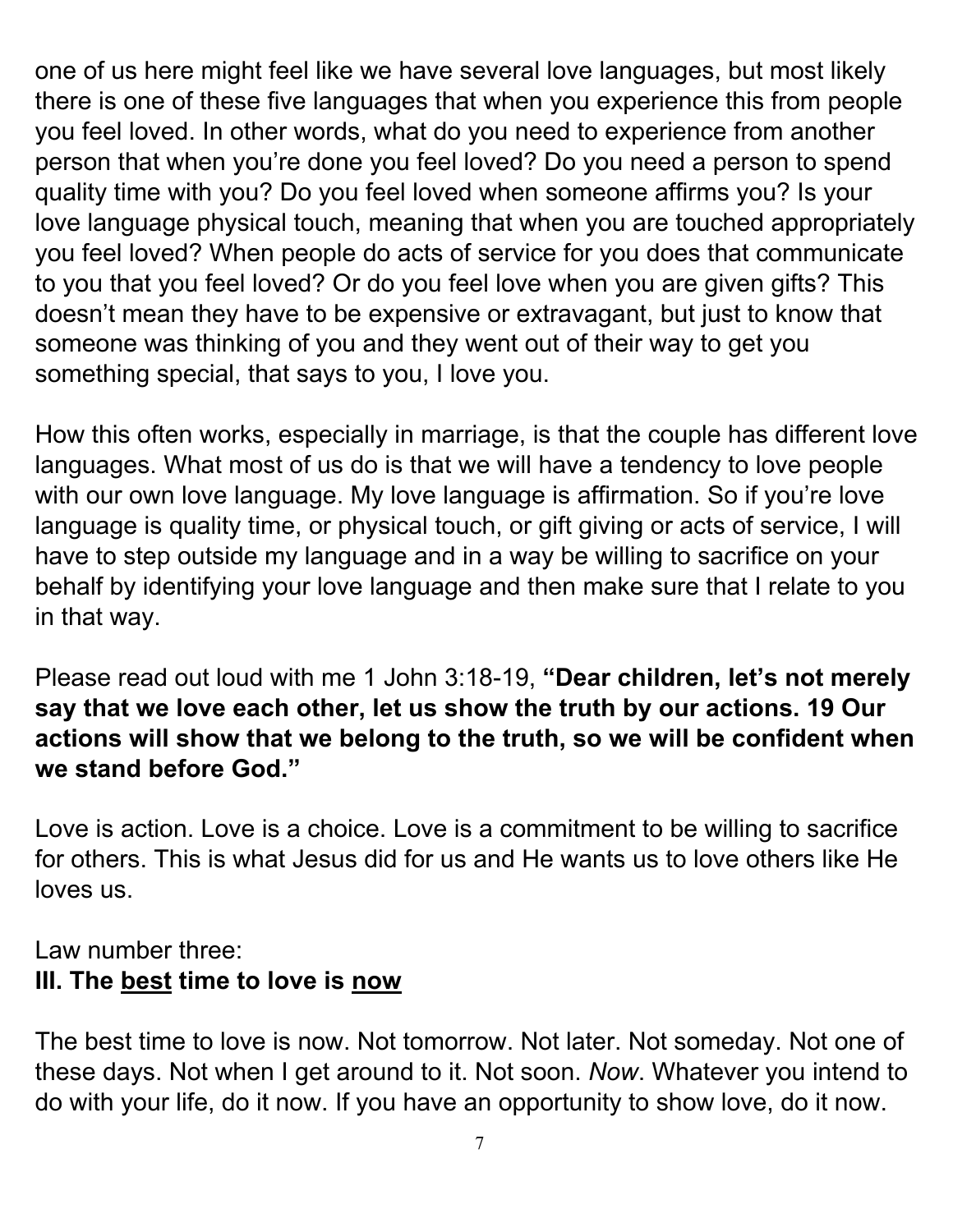The Bible says in Galatians 6:10, **"Whenever we have the opportunity, we should do good to everyone."** That means now.

Please read out loud with me Proverbs 3:27-28, **"Do not withhold good from those who deserve it when it's in your power to help them. 28 If you can help your neighbor now, don't say, 'Come back tomorrow, and then I'll help you.'"**

What is God saying to us? Never procrastinate in showing love. Don't delay. Don't put it off. Do it now.

Question: Who do you need to show love to today? Who do you need to go home after this service and make that phone call and share a word of encouragement and love? Or go home and write that letter? Or go home and make a visit to somebody in a board and care or convalescent home or at the hospital? Who do you need to invite over to your backyard and have a barbecue with them and show some love? Who is it at your work that everybody can't stand because they're so obnoxious and that person needs massive doses of love, and you could show love to the unlovely?

Did you know that God specifically puts people around your life so you can show love to them? He wants you to do that.

There are some activities in life that you ought to procrastinate on. There are some activities in life where procrastination is a legitimate response. There are some things where it is appropriate to say, "We're just not ready to do that. Let's wait on that. Let's delay. Let's put it off. Let's postpone." That's ok.

But there's one thing that you and I should never, never postpone—showing love. If love is what matters most, if love is the number one goal in life, if love is the reason God put you on earth to learn, then love should always take priority over everything else. Showing and demonstrating love.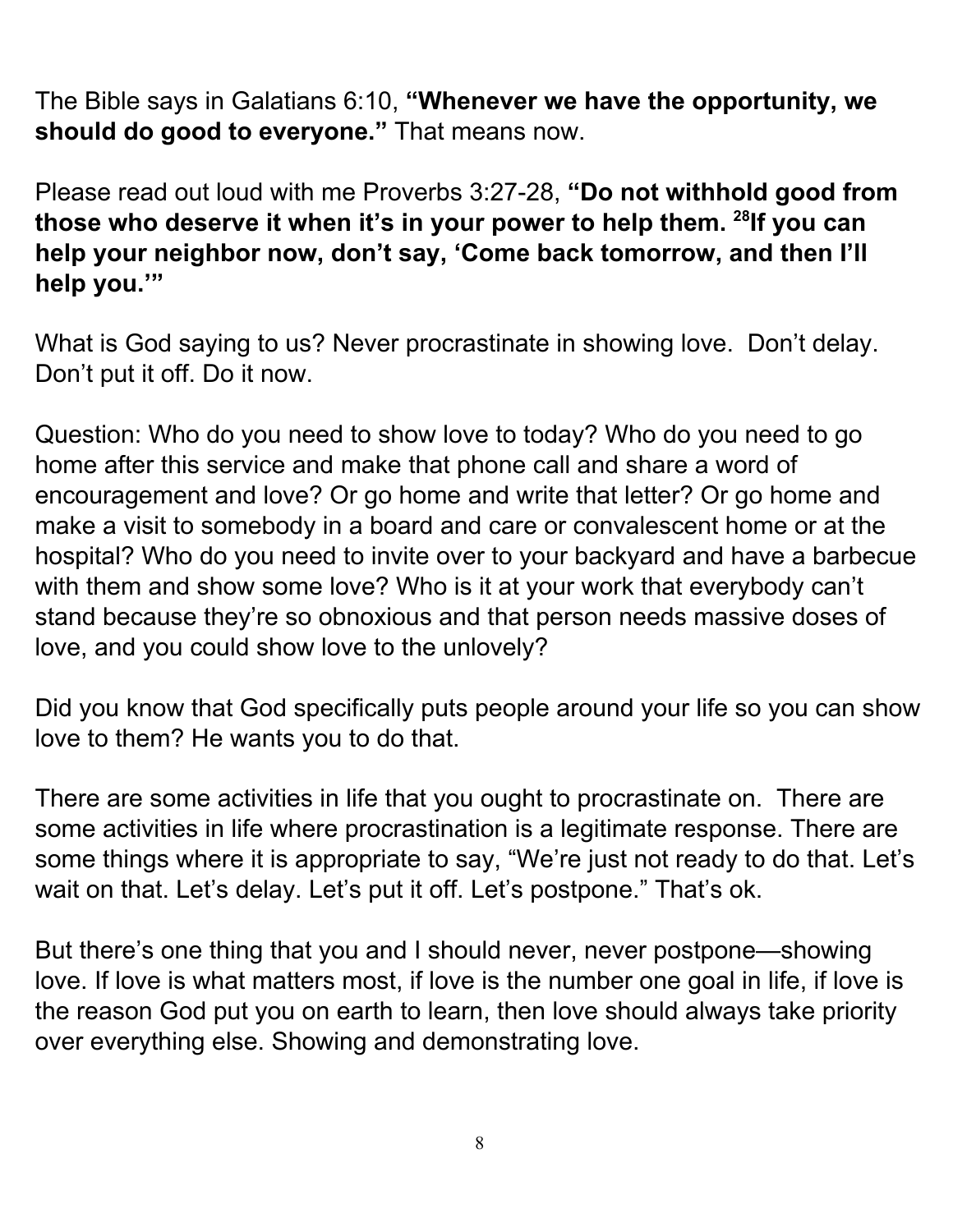Why? Because you don't know how long you're going to have the opportunity. People die.

In the 1972 election, George McGovern was running against Richard Nixon, and McGovern and Charles Colson were on opposite sides of the political spectrum. But they both ended up with the same regrets. Chuck Colson wrote this, "As I think back on my life my biggest regret is not spending more time with my kids. Making family your top priority means going against a culture where materialism and workaholism are rampant. It means realizing that you may not advance as fast in your career as others do. It means being willing to accept a lower standard of living knowing that you're doing it for your kids. It means giving them the emotional security that they'll draw on for the rest of their lives."

Then George McGovern, one time presidential candidate, wrote a book about his daughter, Terry, who died in 1994. She was an alcoholic. They found her frozen to death in a snowdrift in a drunken stupor. After his daughter died, George McGovern poured over her diaries and contacted many of her friends, and he discovered that he hadn't been the parent that he thought he was. While he was reading her diaries he discovered this, while he was spending eighteen hours a day working for political causes, Terry was writing in her diary how much she missed her daddy. And that he probably didn't care about her anyway." McGovern's message to parents: "Show more love to your kids by spending more time with them. Especially as teenagers. No matter what it costs your career. That way," he said "neither of you will have regrets."

Then this was a very poignant quote. He said "I'd give everything I have—and I mean *everything*—for one more afternoon with Terry. Just to let her know how much I loved her and to have one more of those happy times that we used to have so infrequently."

Friends, the question is not whether we're ever going to regret living an overloaded, furiously driven life. The question is just *when*.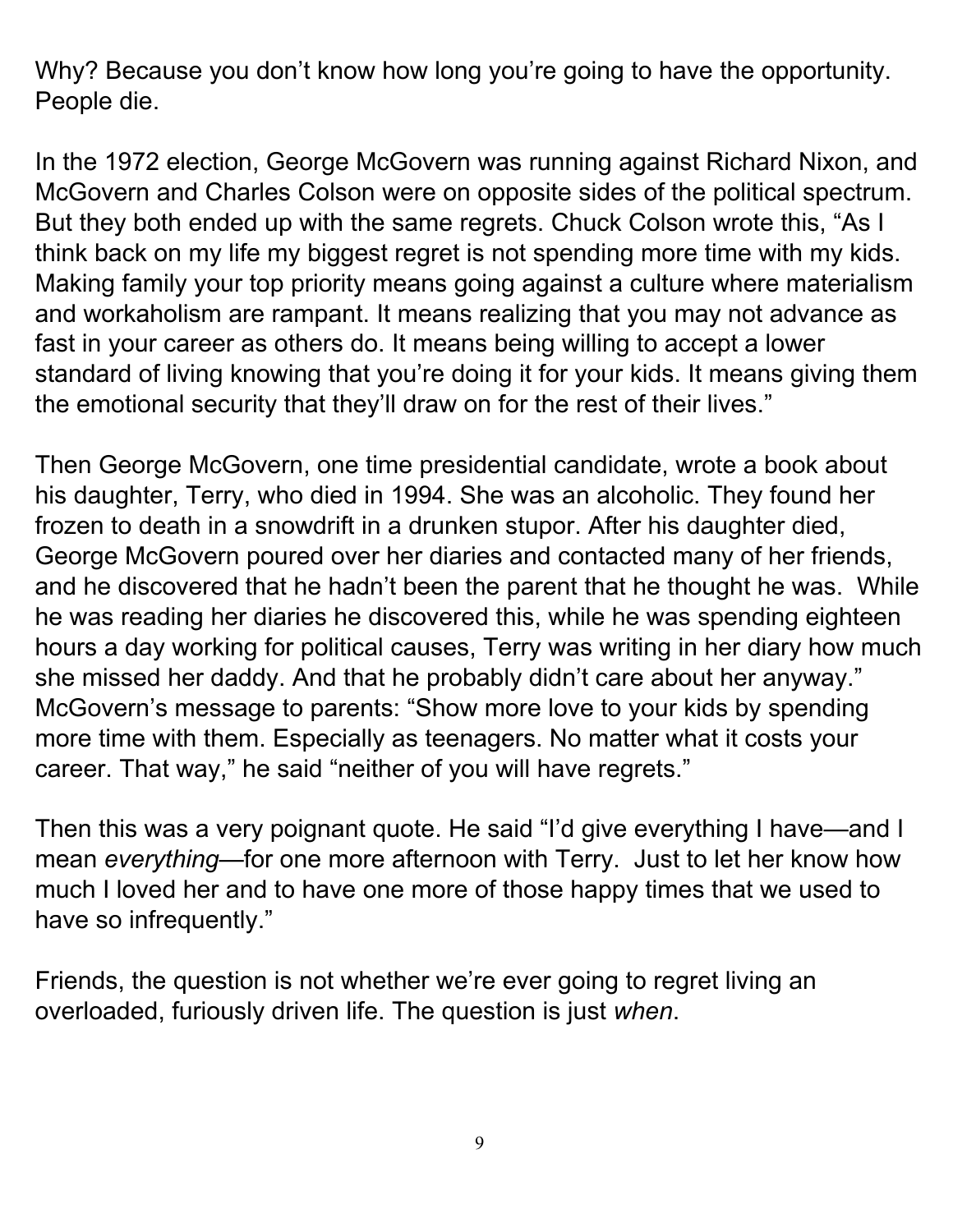There is a title of a book on the subject of anorexia entitled Starving for Attention. You know anybody like that? I do. I think everyone is starving for attention.

As I close this morning (this afternoon), I want to ask all of us a question? So what am I, what are you, going to do about it? Are you willing to make the changes necessary so that you are living out a life that demonstrates that love is what matters most? Are we just going to talk about love and then say, "That was nice," and that's it? But not become any more loving?

Let me tell you what my goal is for our four week series, LOVE NOW! My goal is that I will become more loving. I don't know about you, but I'm fed up with the level of loving I'm at. When I do serious looking at my life, I can see a whole lot more of me than I like. I know that one day I'm going to stand before God, and God's going to say to me, "Scott, did you do what I put you on earth to do? Did you learn to love Me more than anything else? Did you spend time with Me? That's how you show love. Did you learn to love everybody else? And did you spend time with them?"

I, more than anything else, want to be known as a loving person. I want people to look at me and say, "Scott knows how to love people. He is learning to receive Jesus' love and love other people with the love of Jesus." This is the person I am committed to being.

I hope you want to be that too. I hope you're not satisfied with your shallow love because shallow love only loves people who love you. Serious, mature love says, "I love people who are unlovely. I love people who don't love me. I love people who irritate me. I love people who attack me. I love the way Jesus loved."

This is our purpose for doing this four week series entitled LOVE NOW!

Are you ready to get serious? Each week I'm going to give you some homework. This week I want you to take five minutes, ten minutes, fifteen—you decide—every day spend some time with each of your family members—talk with each of them. Take the time. Look them in the face and listen. You may